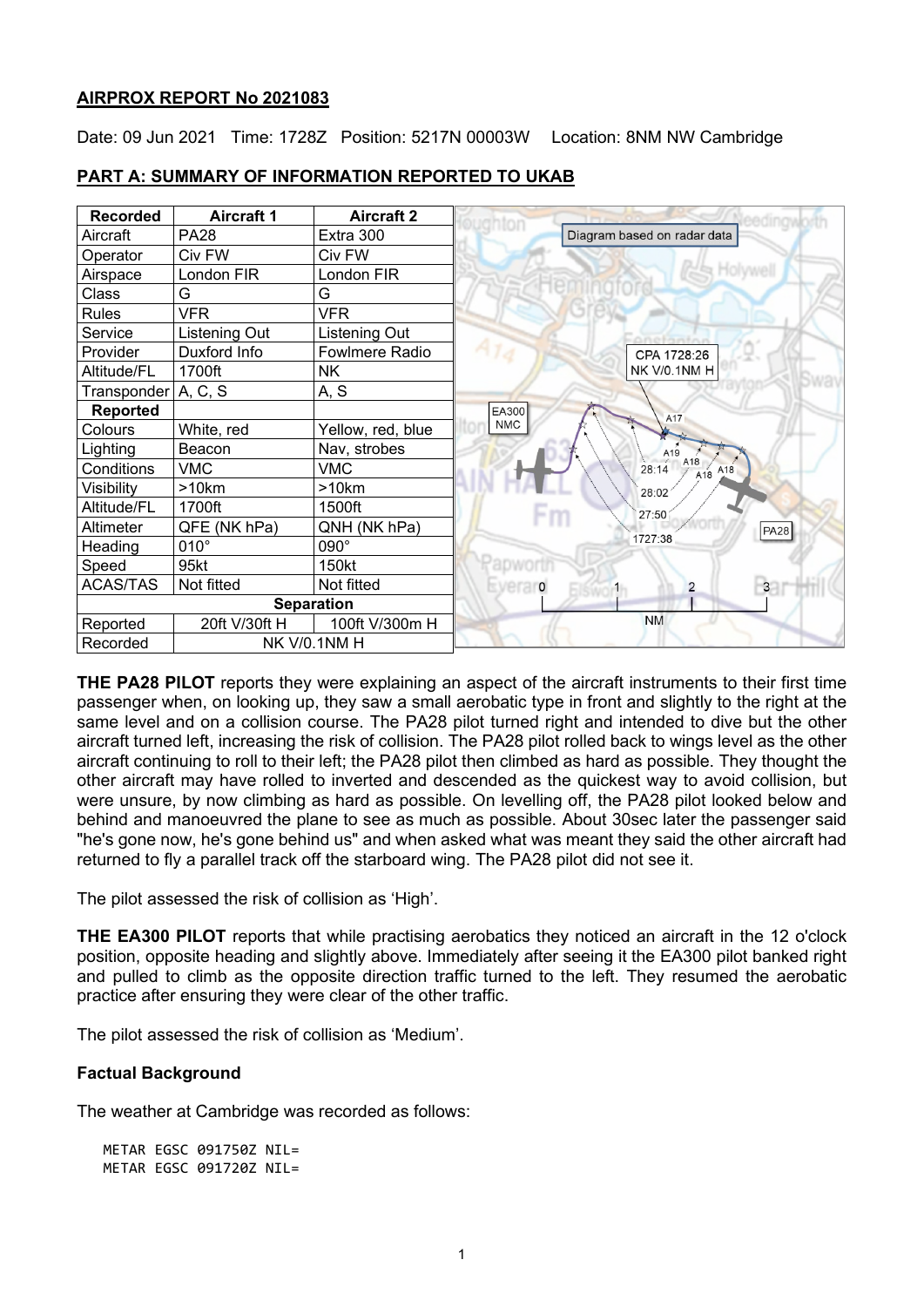## **Analysis and Investigation**

## **UKAB Secretariat**

The PA28 and EA300 pilots shared an equal responsibility for collision avoidance and not to operate in such proximity to other aircraft as to create a collision hazard. [1](#page-1-0) If the incident geometry is considered as head-on or nearly so then both pilots were required to turn to the right.<sup>[2](#page-1-1)</sup>

## **Summary**

An Airprox was reported when a PA28 and an EA300 flew into proximity 8NM northwest of Cambridge at 1728Z on Wednesday  $9<sup>th</sup>$  June 2021. Both pilots were operating under VFR in VMC, the PA28 pilot listening out on the Duxford Information frequency and the EA300 pilot listening out on the Fowlmere Radio frequency.

## **PART B: SUMMARY OF THE BOARD'S DISCUSSIONS**

Information available consisted of reports from both pilots, radar photographs/video recordings, reports from the air traffic controllers involved and reports from the appropriate operating authorities. Relevant contributory factors mentioned during the Board's discussions are highlighted within the text in bold, with the numbers referring to the Contributory Factors table displayed in Part C.

Members first discussed the pilots' descriptions of the event. The PA28 pilot's description was such that members wondered whether they had seen the EA300 first and before the EA300 pilot took avoiding action, the PA28 pilot in effect having to take avoiding action twice. Although the PA28 pilot lost sight of the EA300, it appeared that the EA300 pilot had by that time taken effective avoiding action. Regrettably, neither pilot had SA on the position and closing vector of the other aircraft (**CF1**) with no surveillance based FIS available at that position and time and with neither aircraft fitted with a TAS. Each pilot had seen the other aircraft at a late stage (**CF3**), which was probably compounded by the unfortunate timing of both occupants of the PA28 being 'heads-in' as the pilot explained an aspect of the aircraft instruments to the passenger (**CF2**). Members also questioned why a modern aircraft such as the EA300 was not displaying a Mode C altitude which, although moot to this Airprox, was essential for the effective operation of other aircrafts' TAS equipment. Members reiterated the importance of selecting all transponder modes on, commonly the 'Alt' setting, not only from a legal standpoint but also from the moral standpoint of helping to create a safer environment within which activities such as aerobatics and simple pleasure flights could coexist with an acceptable degree of mitigation against mid-air collision.

Turning to risk, members noted the large disparity between reported separations at CPA. After some discussion, it was agreed that the recorded lateral separation and highly dynamic nature of the EA300 aerobatics was such that safety had been much reduced.

# **PART C: ASSESSMENT OF CONTRIBUTORY FACTORS AND RISK**

## Contributory Factors:

|           | 2021083                                                        |                                               |                                                                            |                                                              |  |  |
|-----------|----------------------------------------------------------------|-----------------------------------------------|----------------------------------------------------------------------------|--------------------------------------------------------------|--|--|
| <b>CF</b> | <b>Factor</b>                                                  | <b>Description</b>                            | <b>ECCAIRS Amplification</b>                                               | <b>UKAB Amplification</b>                                    |  |  |
|           | <b>Flight Elements</b>                                         |                                               |                                                                            |                                                              |  |  |
|           | • Situational Awareness of the Conflicting Aircraft and Action |                                               |                                                                            |                                                              |  |  |
|           | Contextual                                                     | • Situational Awareness<br>and Sensory Events | Events involving a flight crew's awareness<br>and perception of situations | Pilot had no, late or only<br>generic, Situational Awareness |  |  |
|           | • See and Avoid                                                |                                               |                                                                            |                                                              |  |  |
|           | <b>Human Factors</b>                                           | • Distraction - Job Related                   | Events where flight crew are distracted<br>for job related reasons         |                                                              |  |  |

<span id="page-1-0"></span><sup>1</sup> (UK) SERA.3205 Proximity.

<span id="page-1-1"></span><sup>2</sup> (UK) SERA.3210 Right-of-way (c)(1) Approaching head-on.